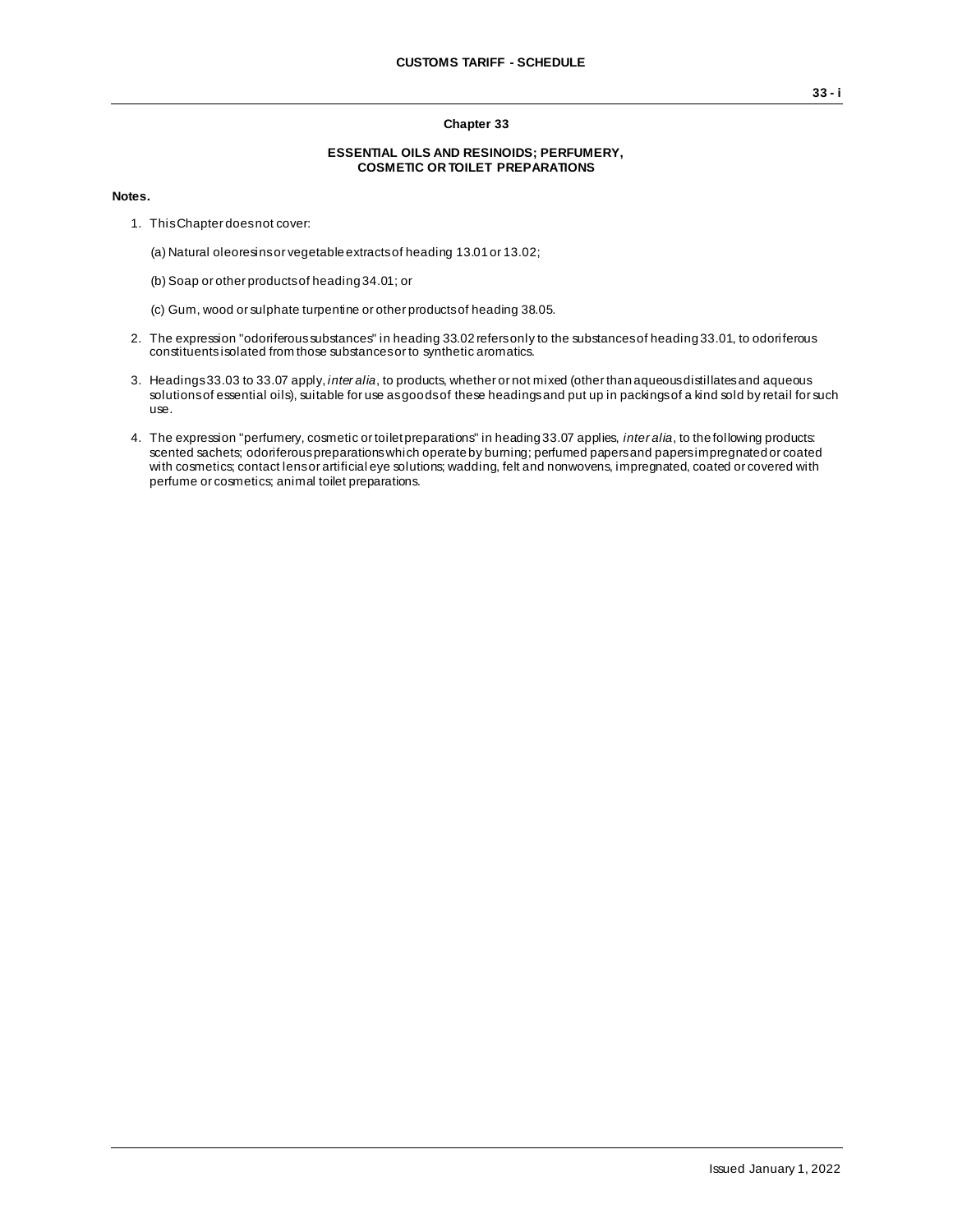## **CUSTOMS TARIFF - SCHEDULE**

| <b>Tariff</b><br><b>Item</b> | <b>SS</b> | <b>Description of Goods</b>                                                                                                                                                                                                                                                                                                                                       | Unit of<br>Meas. | <b>MFN</b><br><b>Tariff</b> | <b>Applicable</b><br><b>Preferential Tariffs</b>                                                                            |
|------------------------------|-----------|-------------------------------------------------------------------------------------------------------------------------------------------------------------------------------------------------------------------------------------------------------------------------------------------------------------------------------------------------------------------|------------------|-----------------------------|-----------------------------------------------------------------------------------------------------------------------------|
| 33.01                        |           | Essential oils (terpeneless or not), including concretes and absolutes;<br>resinoids; extracted oleoresins; concentrates of essential oils in fats, in<br>fixed oils, in waxes or the like, obtained by enfleurage or maceration;<br>terpenic by-products of the deterpenation of essential oils; aqueous<br>distillates and aqueous solutions of essential oils. |                  |                             |                                                                                                                             |
|                              |           | -Essential oils of citrus fruit:                                                                                                                                                                                                                                                                                                                                  |                  |                             |                                                                                                                             |
|                              |           | 3301.12.00 00 - - Of orange                                                                                                                                                                                                                                                                                                                                       | <b>KGM</b>       | Free                        | CCCT, LDCT, GPT, UST,<br>MXT, CIAT, CT, CRT, IT,<br>NT, SLT, PT, COLT, JT,<br>PAT, HNT, KRT, CEUT,<br>UAT, CPTPT, UKT: Free |
|                              |           | 3301.13.00 00 - - Of lemon                                                                                                                                                                                                                                                                                                                                        | <b>KGM</b>       | Free                        | CCCT, LDCT, GPT, UST,<br>MXT, CIAT, CT, CRT, IT,<br>NT, SLT, PT, COLT, JT,<br>PAT, HNT, KRT, CEUT,<br>UAT, CPTPT, UKT: Free |
| 3301.19.00 00 - - Other      |           |                                                                                                                                                                                                                                                                                                                                                                   | <b>KGM</b>       | Free                        | CCCT, LDCT, GPT, UST,<br>MXT, CIAT, CT, CRT, IT,<br>NT, SLT, PT, COLT, JT,<br>PAT, HNT, KRT, CEUT,<br>UAT, CPTPT, UKT: Free |
|                              |           | -Essential oils other than those of citrus fruit:                                                                                                                                                                                                                                                                                                                 |                  |                             |                                                                                                                             |
|                              |           | 3301.24.00 00 - - Of peppermint (Mentha piperita)                                                                                                                                                                                                                                                                                                                 | <b>KGM</b>       | Free                        | CCCT, LDCT, GPT, UST,<br>MXT, CIAT, CT, CRT, IT,<br>NT, SLT, PT, COLT, JT,<br>PAT, HNT, KRT, CEUT,<br>UAT, CPTPT, UKT: Free |
|                              |           | 3301.25.00 00 - - Of other mints                                                                                                                                                                                                                                                                                                                                  | <b>KGM</b>       | Free                        | CCCT, LDCT, GPT, UST,<br>MXT, CIAT, CT, CRT, IT,<br>NT, SLT, PT, COLT, JT,<br>PAT, HNT, KRT, CEUT,<br>UAT, CPTPT, UKT: Free |
| 3301.29.00 00 - - Other      |           |                                                                                                                                                                                                                                                                                                                                                                   | <b>KGM</b>       | Free                        | CCCT, LDCT, GPT, UST,<br>MXT, CIAT, CT, CRT, IT,<br>NT, SLT, PT, COLT, JT,<br>PAT, HNT, KRT, CEUT,<br>UAT, CPTPT, UKT: Free |
| 3301.30                      |           | -Resinoids                                                                                                                                                                                                                                                                                                                                                        |                  |                             |                                                                                                                             |
|                              |           | 3301.30.10 00 - - - Oleoresin paprika                                                                                                                                                                                                                                                                                                                             | <b>KGM</b>       | Free                        | CCCT, LDCT, GPT, UST,<br>MXT, CIAT, CT, CRT, IT,<br>NT, SLT, PT, COLT, JT,<br>PAT, HNT, KRT, CEUT,<br>UAT, CPTPT, UKT: Free |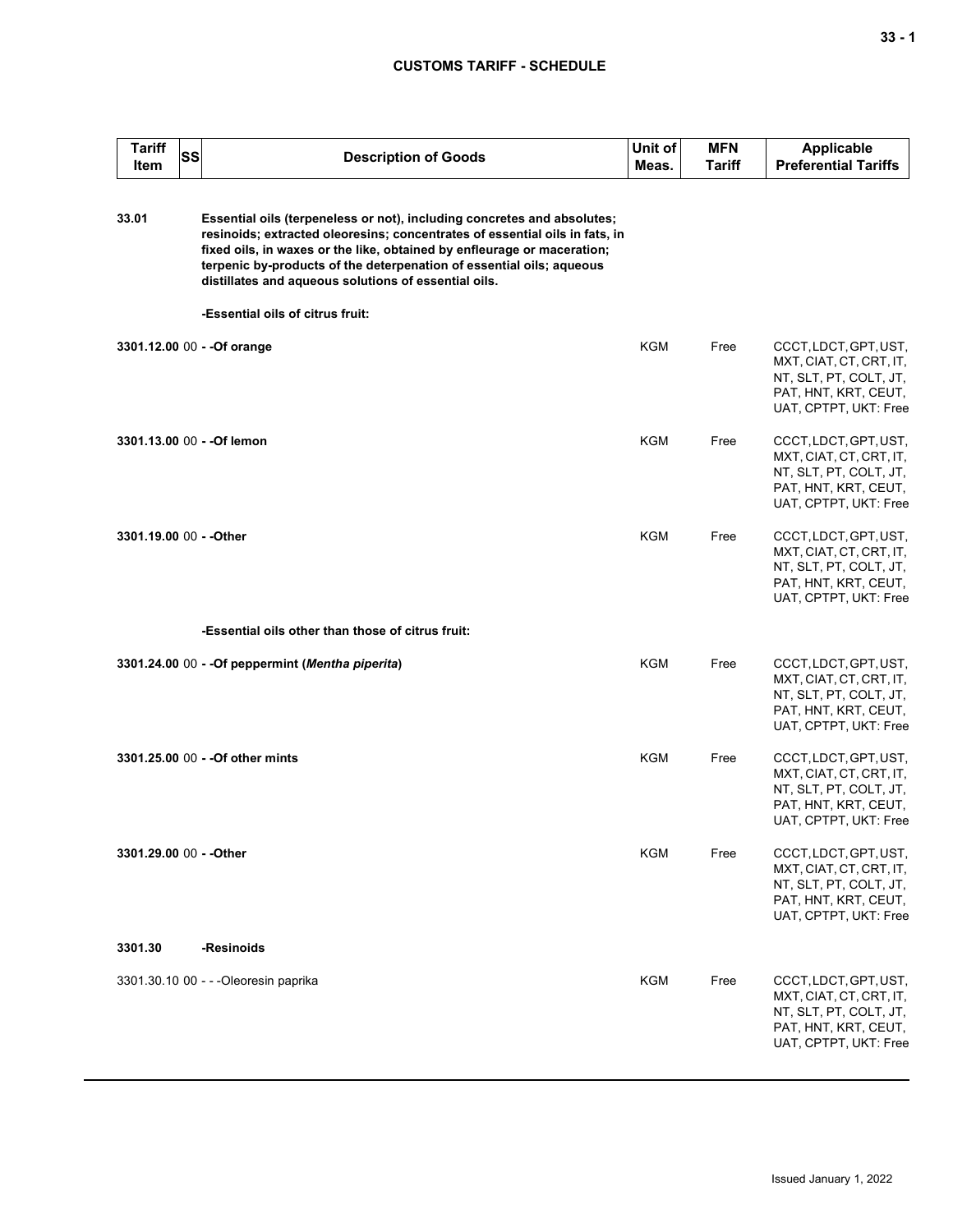| <b>Tariff</b><br>Item     | SS | <b>Description of Goods</b>                                                                                                                                                                                                                                                                    | Unit of<br>Meas.         | <b>MFN</b><br><b>Tariff</b> | <b>Applicable</b><br><b>Preferential Tariffs</b>                                                                                         |
|---------------------------|----|------------------------------------------------------------------------------------------------------------------------------------------------------------------------------------------------------------------------------------------------------------------------------------------------|--------------------------|-----------------------------|------------------------------------------------------------------------------------------------------------------------------------------|
| 3301.30.90 00 - - - Other |    |                                                                                                                                                                                                                                                                                                | <b>KGM</b>               | 3%                          | CCCT, LDCT, GPT, UST,<br>MXT, CIAT, CT, CRT, IT,<br>NT, SLT, PT, COLT, JT,<br>PAT, HNT, KRT, CEUT,<br>UAT, CPTPT, UKT: Free              |
| 3301.90.00 00 - Other     |    |                                                                                                                                                                                                                                                                                                | <b>KGM</b>               | Free                        | CCCT, LDCT, GPT, UST,<br>MXT, CIAT, CT, CRT, IT,<br>NT, SLT, PT, COLT, JT,<br>PAT, HNT, KRT, CEUT,<br>UAT, CPTPT, UKT: Free              |
| 33.02                     |    | Mixtures of odoriferous substances and mixtures (including alcoholic<br>solutions) with a basis of one or more of these substances, of a kind<br>used as raw materials in industry; other preparations based on<br>odoriferous substances, of a kind used for the manufacture of<br>beverages. |                          |                             |                                                                                                                                          |
|                           |    | 3302.10.00 00 -Of a kind used in the food or drink industries                                                                                                                                                                                                                                  | <b>KGM</b>               | Free                        | AUT, NZT, CCCT, LDCT,<br>GPT, UST, MXT, CIAT,<br>CT, CRT, IT, NT, SLT, PT,<br>COLT, JT, PAT, HNT,<br>KRT, CEUT, UAT,<br>CPTPT, UKT: Free |
| 3302.90.00                |    | -Other                                                                                                                                                                                                                                                                                         |                          | 5%                          | CCCT, LDCT, GPT, UST,<br>MXT, CIAT, CT, CRT, IT,<br>NT, SLT, PT, COLT, JT,<br>PAT, HNT, KRT, CEUT,<br>UAT, CPTPT, UKT: Free              |
|                           |    | 10 - - - - - Perfume oil mixtures and blends, consisting of products ready for use                                                                                                                                                                                                             | KGM<br><b>KGM</b>        |                             |                                                                                                                                          |
| 3303.00.00                |    | Perfumes and toilet waters.                                                                                                                                                                                                                                                                    |                          | 6.5%                        | CCCT, LDCT, GPT, UST,<br>MXT, CIAT, CT, CRT, IT,<br>NT, SLT, PT, COLT, JT,<br>PAT, HNT, KRT, CEUT,<br>UAT, CPTPT, UKT: Free              |
|                           |    |                                                                                                                                                                                                                                                                                                | <b>KGM</b><br><b>KGM</b> |                             |                                                                                                                                          |
| 33.04                     |    | Beauty or make-up preparations and preparations for the care of the<br>skin (other than medicaments), including sunscreen or sun tan<br>preparations; manicure or pedicure preparations.                                                                                                       |                          |                             |                                                                                                                                          |
|                           |    | 3304.10.00 00 -Lip make-up preparations                                                                                                                                                                                                                                                        |                          | 6.5%                        | CCCT, LDCT, UST,<br>MXT, CIAT, CT, CRT, IT,<br>NT, SLT, PT, COLT, JT,<br>PAT, HNT, KRT, CEUT,<br>UAT, CPTPT, UKT: Free<br>GPT: 3%        |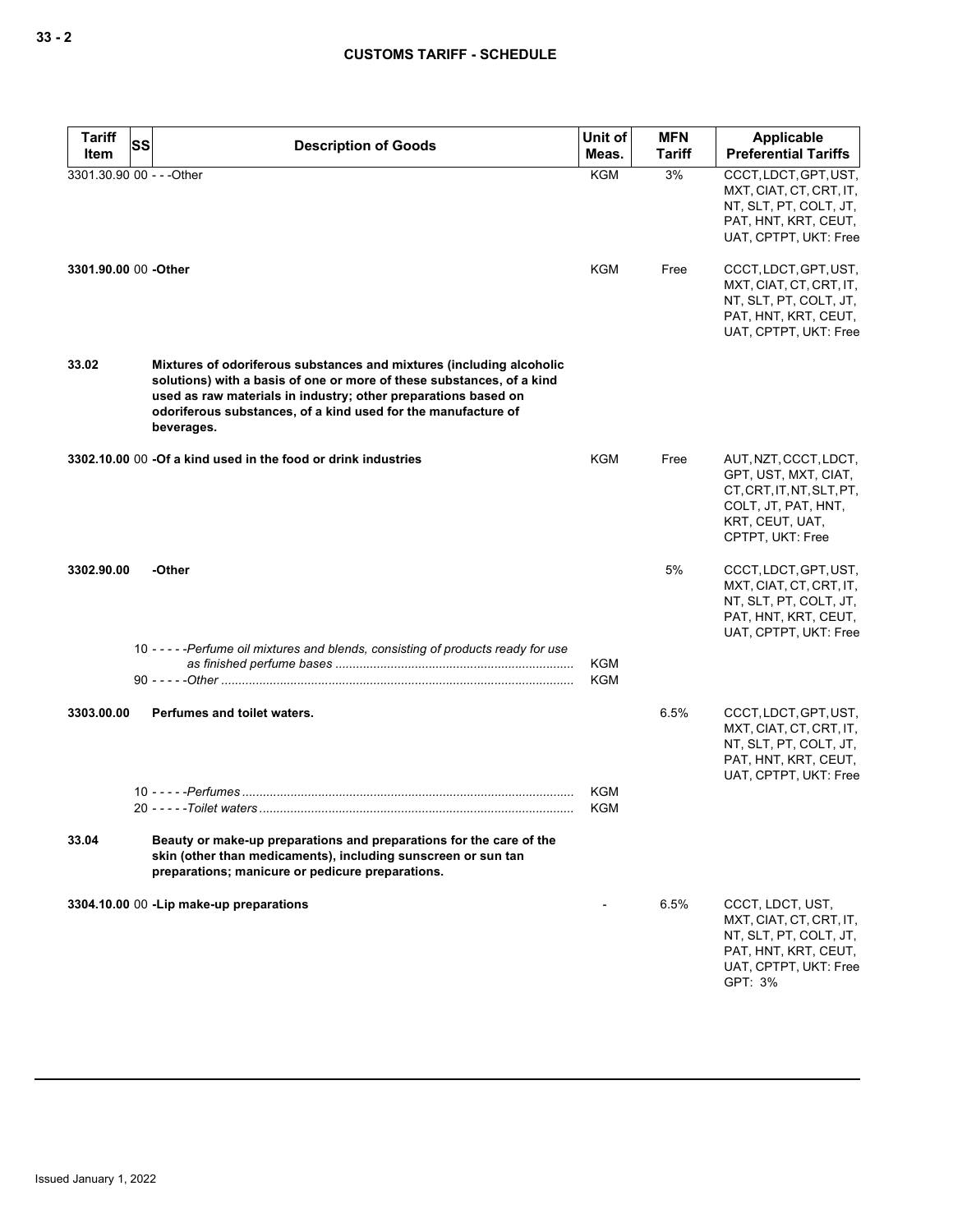| v<br>$-$ |  | v<br>۰. |
|----------|--|---------|
|----------|--|---------|

| <b>Tariff</b><br>Item | <b>SS</b> | <b>Description of Goods</b>                                                                                                                                                                                                                                                                         | Unit of<br>Meas. | <b>MFN</b><br>Tariff | <b>Applicable</b><br><b>Preferential Tariffs</b>                                                                                  |
|-----------------------|-----------|-----------------------------------------------------------------------------------------------------------------------------------------------------------------------------------------------------------------------------------------------------------------------------------------------------|------------------|----------------------|-----------------------------------------------------------------------------------------------------------------------------------|
|                       |           | 3304.20.00 00 - Eye make-up preparations                                                                                                                                                                                                                                                            |                  | 6.5%                 | CCCT, LDCT, UST,                                                                                                                  |
|                       |           |                                                                                                                                                                                                                                                                                                     |                  |                      | MXT, CIAT, CT, CRT, IT,<br>NT, SLT, PT, COLT, JT,<br>PAT, HNT, KRT, CEUT,<br>UAT, CPTPT, UKT: Free<br>GPT: 3%                     |
|                       |           | 3304.30.00 00 -Manicure or pedicure preparations<br>-Other:                                                                                                                                                                                                                                         |                  | 6.5%                 | CCCT, LDCT, UST,<br>MXT, CIAT, CT, CRT, IT,<br>NT, SLT, PT, COLT, JT,<br>PAT, HNT, KRT, CEUT,<br>UAT, CPTPT, UKT: Free<br>GPT: 3% |
|                       |           |                                                                                                                                                                                                                                                                                                     |                  |                      |                                                                                                                                   |
|                       |           | 3304.91.00 00 - - Powders, whether or not compressed                                                                                                                                                                                                                                                |                  | 6.5%                 | CCCT, LDCT, UST,<br>MXT, CIAT, CT, CRT, IT,<br>NT, SLT, PT, COLT, JT,<br>PAT, HNT, KRT, CEUT,<br>UAT, CPTPT, UKT: Free<br>GPT: 3% |
| 3304.99               |           | - -Other                                                                                                                                                                                                                                                                                            |                  |                      |                                                                                                                                   |
|                       |           | 3304.99.10 00 - - -Preparations for the application and maintenance of ostomy appliances or<br>of briefs, underpants, panties, napkins (diapers), napkin (diaper) liners and<br>similar sanitary articles for incontinence, designed to be worn by persons,<br>excluding those of a kind for babies |                  | Free                 | CCCT, LDCT, GPT, UST,<br>MXT, CIAT, CT, CRT, IT,<br>NT, SLT, PT, COLT, JT,<br>PAT, HNT, KRT, CEUT,<br>UAT, CPTPT, UKT: Free       |
| 3304.99.90            |           | ---Other                                                                                                                                                                                                                                                                                            |                  | 6.5%                 | CCCT, LDCT, UST,<br>MXT, CIAT, CT, CRT, IT,<br>NT, SLT, PT, COLT, JT,<br>PAT, HNT, KRT, CEUT,<br>UAT, CPTPT, UKT: Free<br>GPT: 3% |
|                       |           |                                                                                                                                                                                                                                                                                                     |                  |                      |                                                                                                                                   |
|                       |           |                                                                                                                                                                                                                                                                                                     |                  |                      |                                                                                                                                   |
| 33.05                 |           | Preparations for use on the hair.                                                                                                                                                                                                                                                                   |                  |                      |                                                                                                                                   |
|                       |           | 3305.10.00 00 - Shampoos                                                                                                                                                                                                                                                                            |                  | 6.5%                 | CCCT, LDCT, UST,<br>MXT, CIAT, CT, CRT, IT,<br>NT, SLT, PT, COLT, JT,<br>PAT, HNT, KRT, CEUT,<br>UAT, CPTPT, UKT: Free<br>GPT: 3% |
|                       |           | 3305.20.00 00 -Preparations for permanent waving or straightening                                                                                                                                                                                                                                   |                  | 6.5%                 | CCCT, LDCT, UST,<br>MXT, CIAT, CT, CRT, IT,<br>NT, SLT, PT, COLT, JT,<br>PAT, HNT, KRT, CEUT,<br>UAT, CPTPT, UKT: Free<br>GPT: 3% |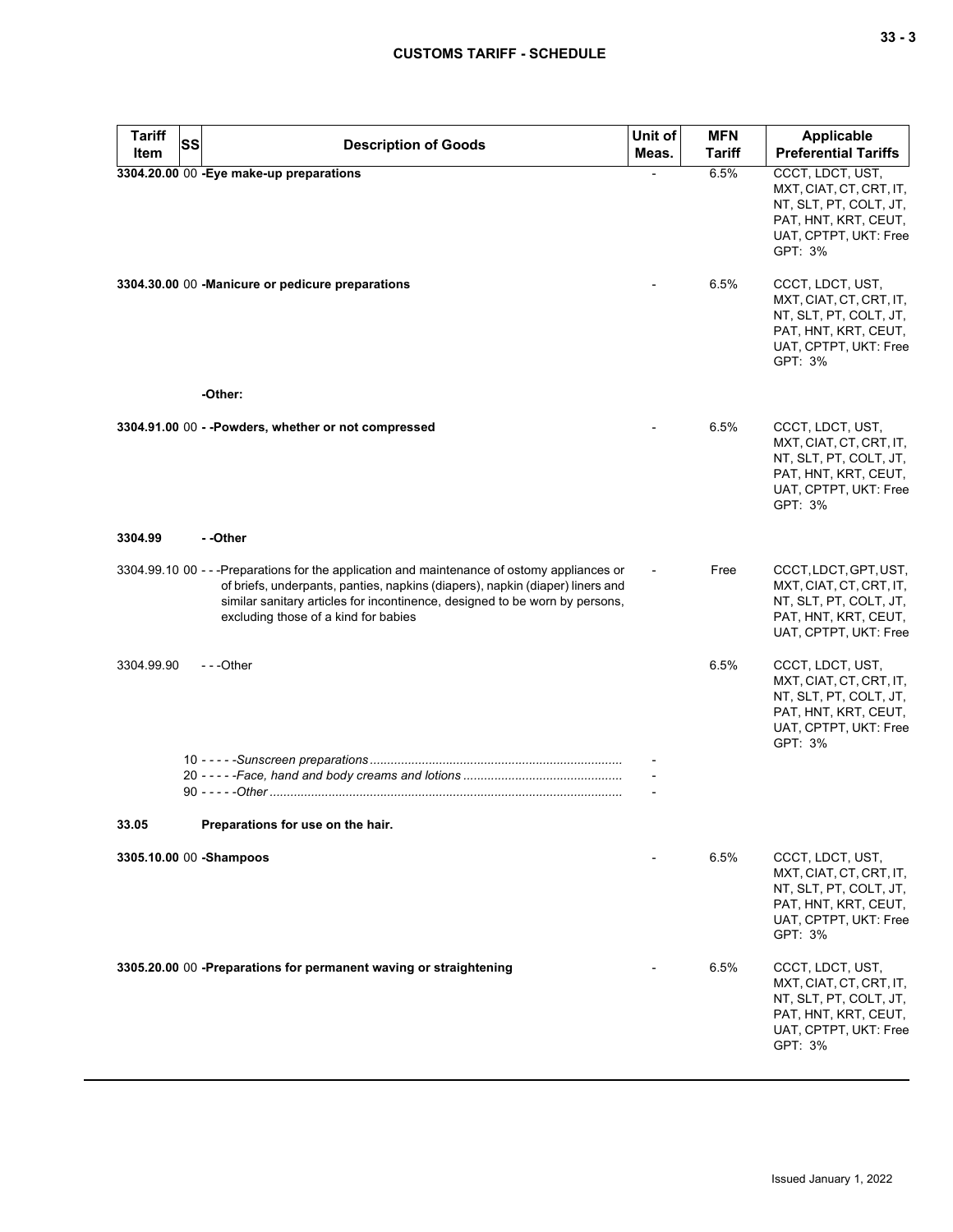| <b>Tariff</b><br><b>SS</b><br>Item | <b>Description of Goods</b>                                                                                                                                                                                                                                                                    | Unit of<br>Meas. | <b>MFN</b><br><b>Tariff</b> | <b>Applicable</b><br><b>Preferential Tariffs</b>                                                                                  |
|------------------------------------|------------------------------------------------------------------------------------------------------------------------------------------------------------------------------------------------------------------------------------------------------------------------------------------------|------------------|-----------------------------|-----------------------------------------------------------------------------------------------------------------------------------|
|                                    | 3305.30.00 00 - Hair lacquers                                                                                                                                                                                                                                                                  | <b>KGM</b>       | 6.5%                        | CCCT, LDCT, UST,<br>MXT, CIAT, CT, CRT, IT,<br>NT, SLT, PT, COLT, JT,<br>PAT, HNT, KRT, CEUT,<br>UAT, CPTPT, UKT: Free<br>GPT: 3% |
| 3305.90.00 00 - Other              |                                                                                                                                                                                                                                                                                                | KGM              | 6.5%                        | CCCT, LDCT, UST,<br>MXT, CIAT, CT, CRT, IT,<br>NT, SLT, PT, COLT, JT,<br>PAT, HNT, KRT, CEUT,<br>UAT, CPTPT, UKT: Free<br>GPT: 3% |
| 33.06                              | Preparations for oral or dental hygiene, including denture fixative pastes<br>and powders; yarn used to clean between the teeth (dental floss), in<br>individual retail packages.                                                                                                              |                  |                             |                                                                                                                                   |
| 3306.10.00                         | -Dentifrices                                                                                                                                                                                                                                                                                   |                  | 6.5%                        | CCCT, LDCT, UST,<br>MXT, CIAT, CT, CRT, IT,<br>NT, SLT, PT, COLT, JT,<br>PAT, HNT, KRT, CEUT,<br>UAT, CPTPT, UKT: Free<br>GPT: 3% |
|                                    |                                                                                                                                                                                                                                                                                                |                  |                             |                                                                                                                                   |
|                                    |                                                                                                                                                                                                                                                                                                |                  |                             |                                                                                                                                   |
|                                    | 3306.20.00 00 -Yarn used to clean between the teeth (dental floss)                                                                                                                                                                                                                             | KGM              | 8%                          | CCCT, LDCT, UST,<br>MXT, CIAT, CT, CRT, IT,<br>NT, SLT, PT, COLT, JT,<br>PAT, HNT, KRT, CEUT,<br>UAT, CPTPT, UKT: Free<br>GPT: 5% |
| 3306.90.00 00 -Other               |                                                                                                                                                                                                                                                                                                | KGM              | 6.5%                        | CCCT, LDCT, UST,<br>MXT, CIAT, CT, CRT, IT,<br>NT, SLT, PT, COLT, JT,<br>PAT, HNT, KRT, CEUT,<br>UAT, CPTPT, UKT: Free<br>GPT: 3% |
| 33.07                              | Pre-shave, shaving or after-shave preparations, personal deodorants,<br>bath preparations, depilatories and other perfumery, cosmetic or toilet<br>preparations, not elsewhere specified or included; prepared room<br>deodorizers, whether or not perfumed or having disinfectant properties. |                  |                             |                                                                                                                                   |
|                                    | 3307.10.00 00 -Pre-shave, shaving or after-shave preparations                                                                                                                                                                                                                                  |                  | 6.5%                        | CCCT, LDCT, UST,<br>MXT, CIAT, CT, CRT, IT,<br>NT, SLT, PT, COLT, JT,<br>PAT, HNT, KRT, CEUT,<br>UAT, CPTPT, UKT: Free<br>GPT: 3% |